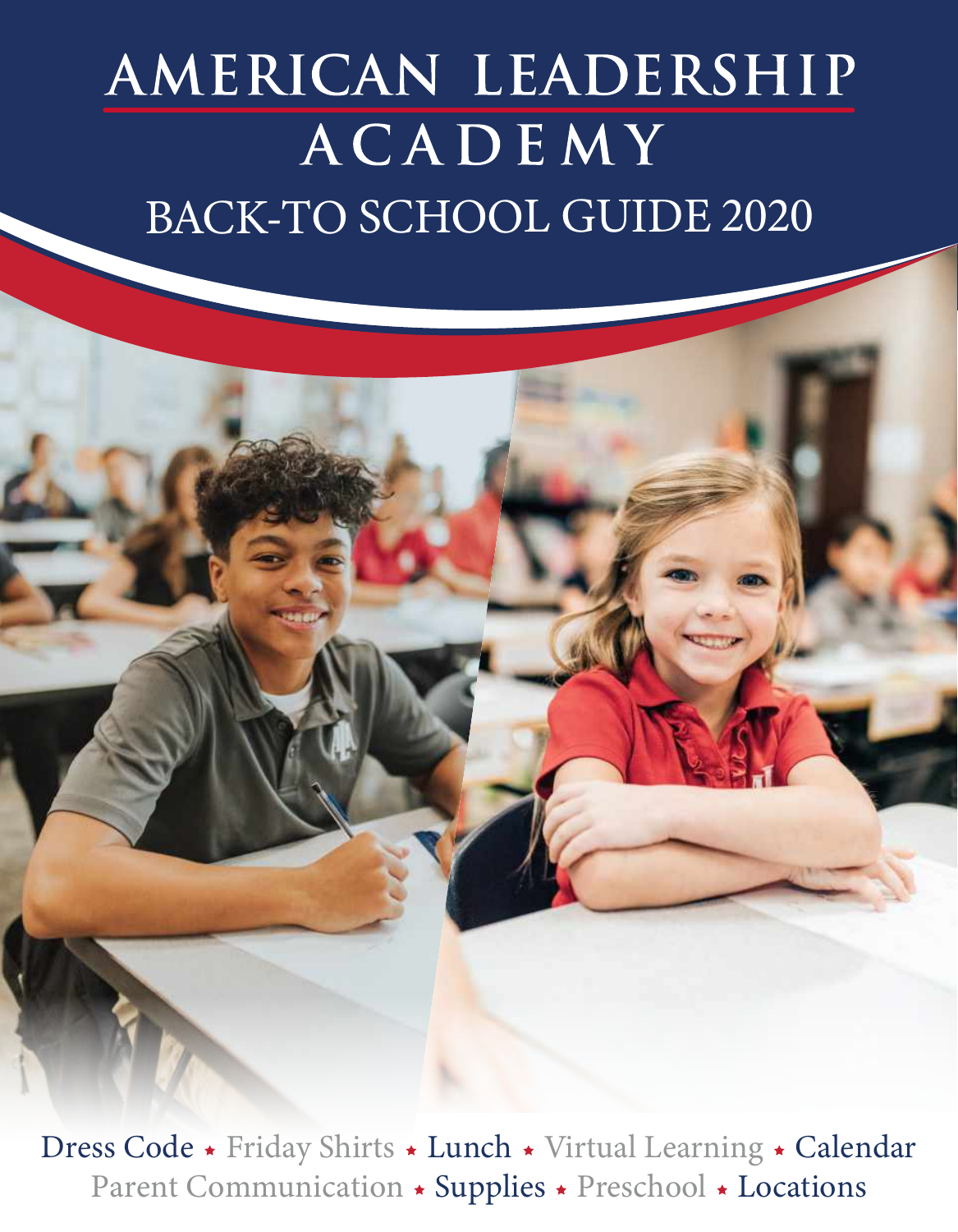# Table of Contents

### AMERICAN LEADERSHIP **ACADEMY**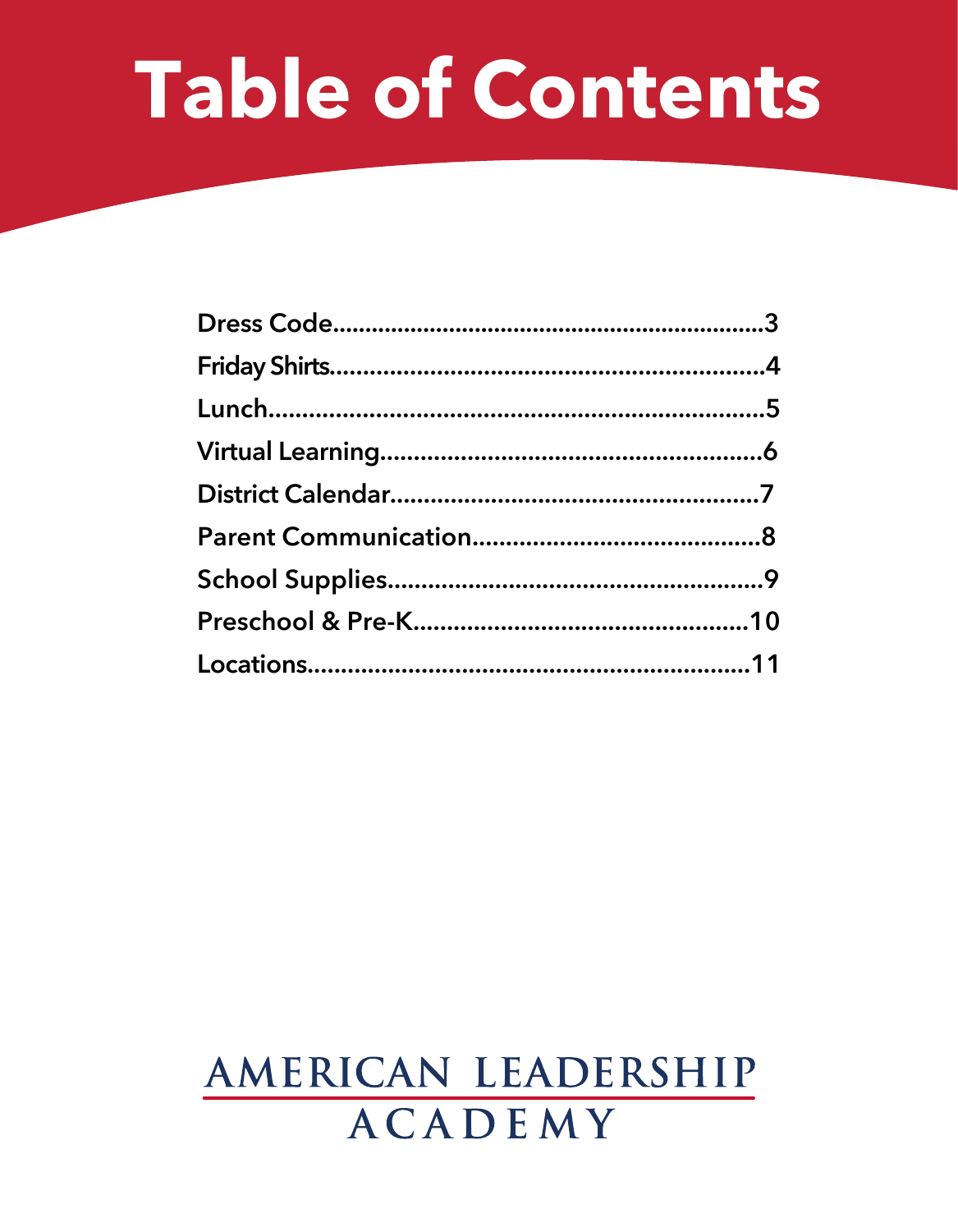#### AMERICAN LEADERSHIP **ACADEMY**

# **Dres<sup>s</sup> Cod<sup>e</sup>**

#### THE BASICS

- Boy's hair must be off the ear, collar and out of their face
- No facial hair is allowed
- Shorts, skirts and dresses must be knee length or longer
- NO athletic shorts, yoga pants, sweatpants or skin tight bottoms
- Leggings are allowed only under a dress code compliant dress or skirt

#### MONDAY - THURSDAY

Students must wear a collared shirt (red, white, navy or gray) with the ALA logo embroidered, patched or pinned.

- Boys shirts must remain tucked in
- Boys must wear a belt
- Pants, dresses or jumpers must be khaki, tan, black, gray or navy blue (no denim)

#### FRIDAY

- Students may wear "Friday Shirts"
- Clean and neat blue, tan or black jeans allowed
- No holes in jeans

#### **SHOES**

- No KEEN shoes, Crocs, Mocassins or shoes with wheels
- Sandals only allowed with a heel strap
- Athletic shoes required for P.E.

#### \* Per AZ State Mandate 2020-51, subject to change

#### **MASKS**

- Cloth mask or face shield required for all students over the age of 5\*
- Click here for more info: [MASK POLICY](https://resources.finalsite.net/images/v1597195000/alaschoolsorg/sj1fjhabkzoqqmxhyqz5/ALACOVID01PandemicMaskPolicy8112020.pdf)

[MITIGATION PLAN](https://resources.finalsite.net/images/v1597195000/alaschoolsorg/jdlkzsu7jhgfugte365k/ALA-COVID_MitigationPlan2020.pdf)

**OUTERWEAR** 

- Must be solid in color
- ALA logo embroidered, patched or pinned
- No competing logos or designs
- No denim

[ALA Apparel Store: shop.alaschools.org](http://shop.alaschools.org/ala_apparel_shop/shop/home)

www.alaschools.org | K-12 Tution-Free Public Charter Schools | 480-420-2101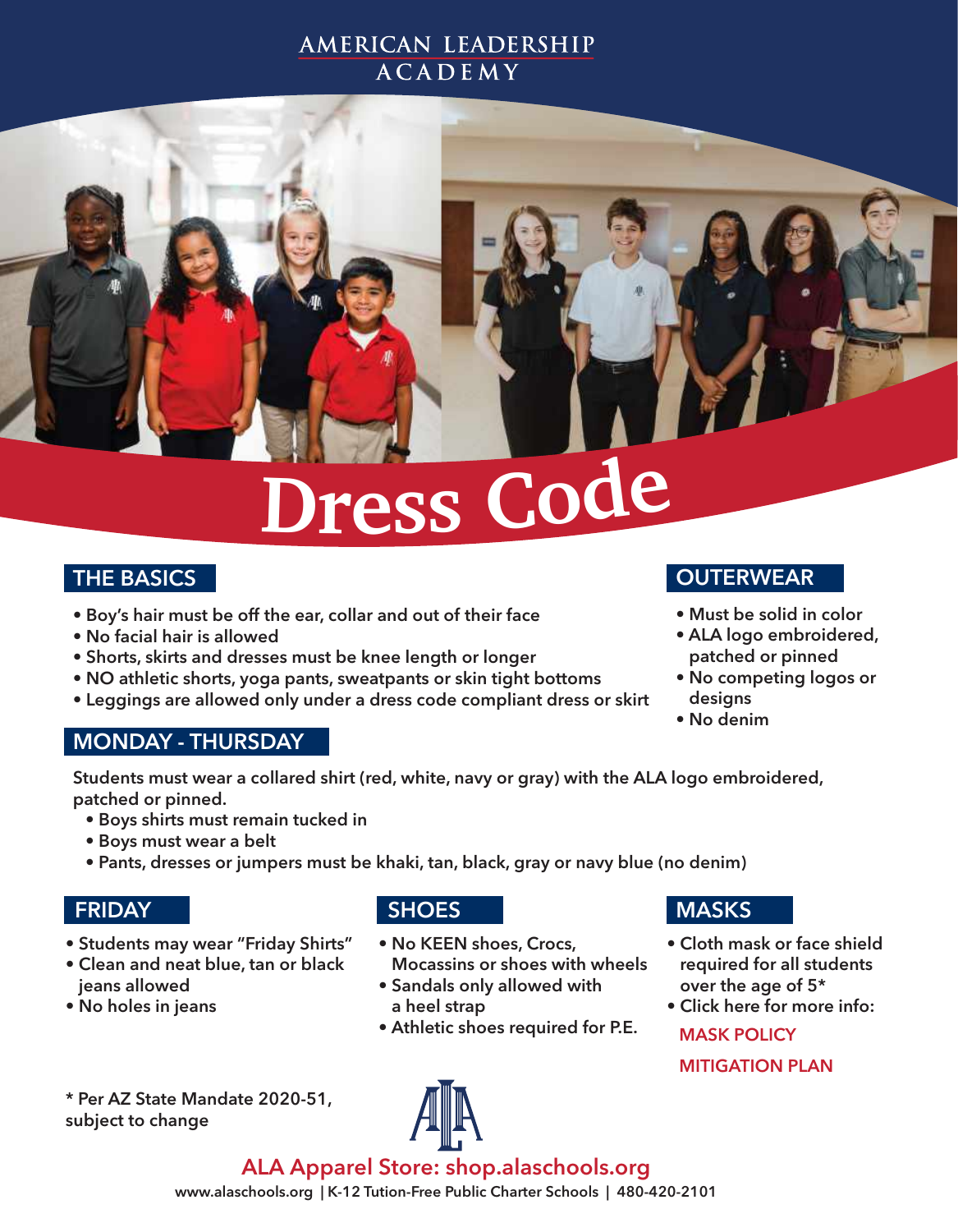# **Friday Shirts**

Every Friday, students are allowed to wear an approved Friday shirt with jeans that follow the ALA dress code. Below are some of our amazing designs! These can be purchased anytime online at

### [shop.alaschools.org](http://shop.alaschools.org/ala_apparel_shop/shop/home)



### & MORE!

\*Campus shirt selection will vary by location.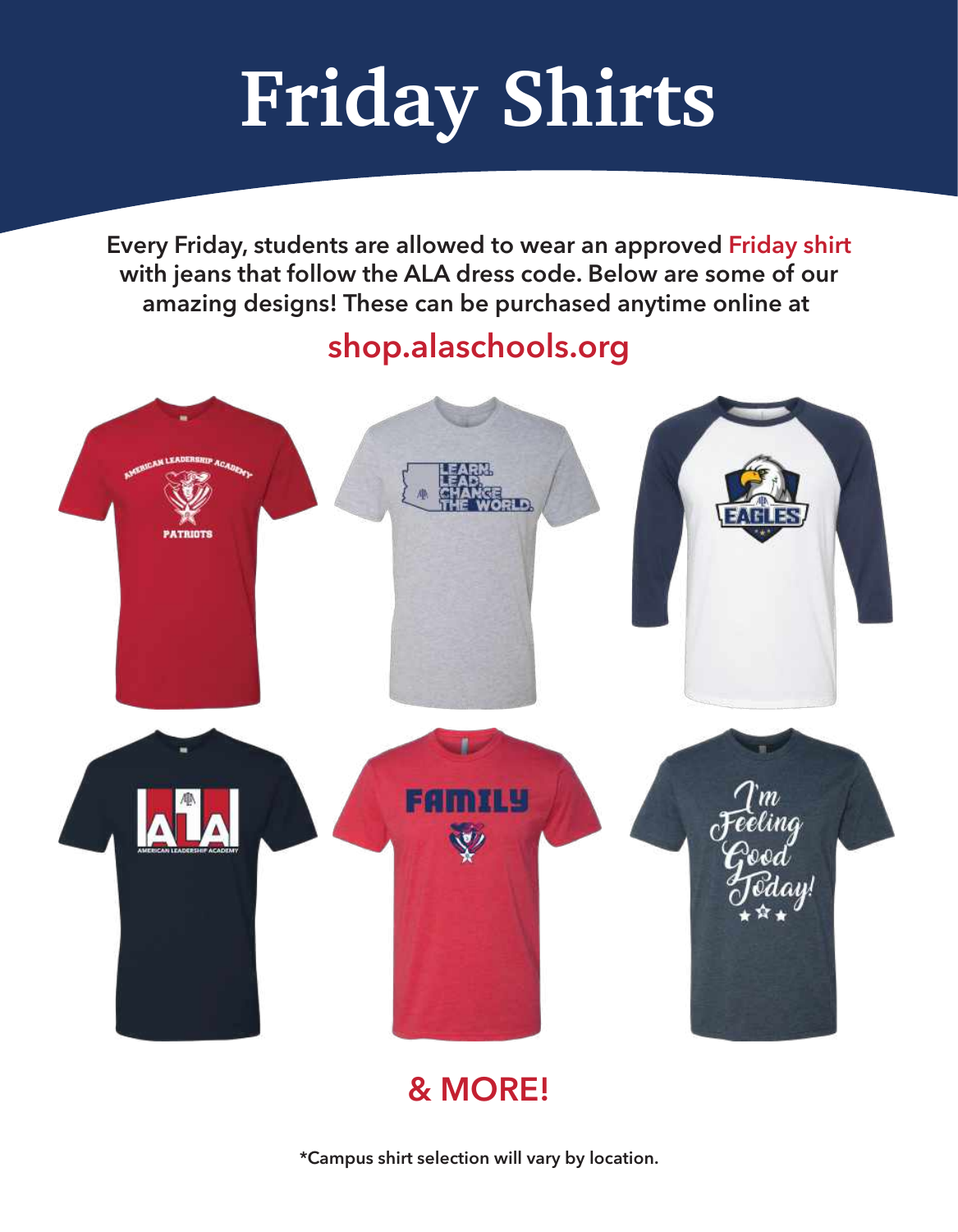# **Lunch**

We are proud to be continuing our partnership with Sodexo for the majority of our school lunches this year. \*Lunch will now be served on Early Release Days as well.\*

Sodexo will offer healthy choices for your children and will continue to bring excellence to all of ALA's cafeterias.

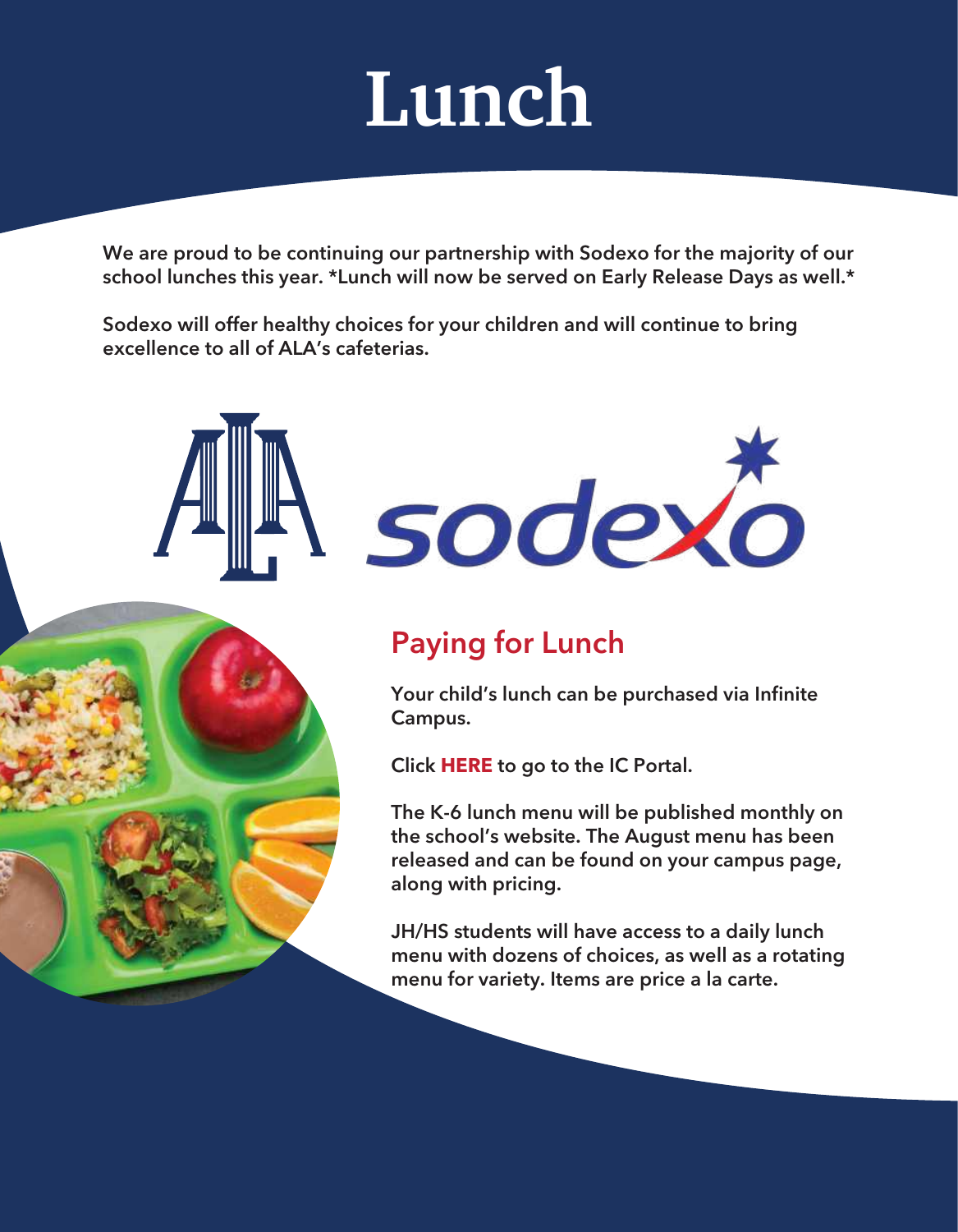# **Virtual Learning**

All ALA students have the option to participate in remote learning. Initially, your student will enter a one-time, 3-week trial period to see if remote learning is right for them. Following the trial, a quarterly commitment must be made, with the option to return to in-person learning at any quarter's end.



Chromebooks with installed security measures are available for checkout from your campus, but an internet connection is required.

Your student will still remain enrolled at their original ALA campus, and will be eligible to participate in all after-school extracurricular activities and events. Online learning may limit your student's participation in certain elective courses like Band, Dance or Theatre.

Learn More at<alaschools.org/back-to-school/online-learning>



### 9th-12th Grade Credit Recovery

### An online ALA experience to help students graduate on-time

ALA-Virtual will allow high school students to complete courses in an online setting during the first or second semester of school. These courses will mainly serve as Credit Recovery or Credit Replacement courses. Students will continue to be enrolled at their original ALA High School campus with a schedule of up to 7 courses.

As ALA Virtual continues to expand, the course options will increase to eventually include the ability to provide a completely virtual educational experience while incorporating the American Leadership Academy RAISE values.

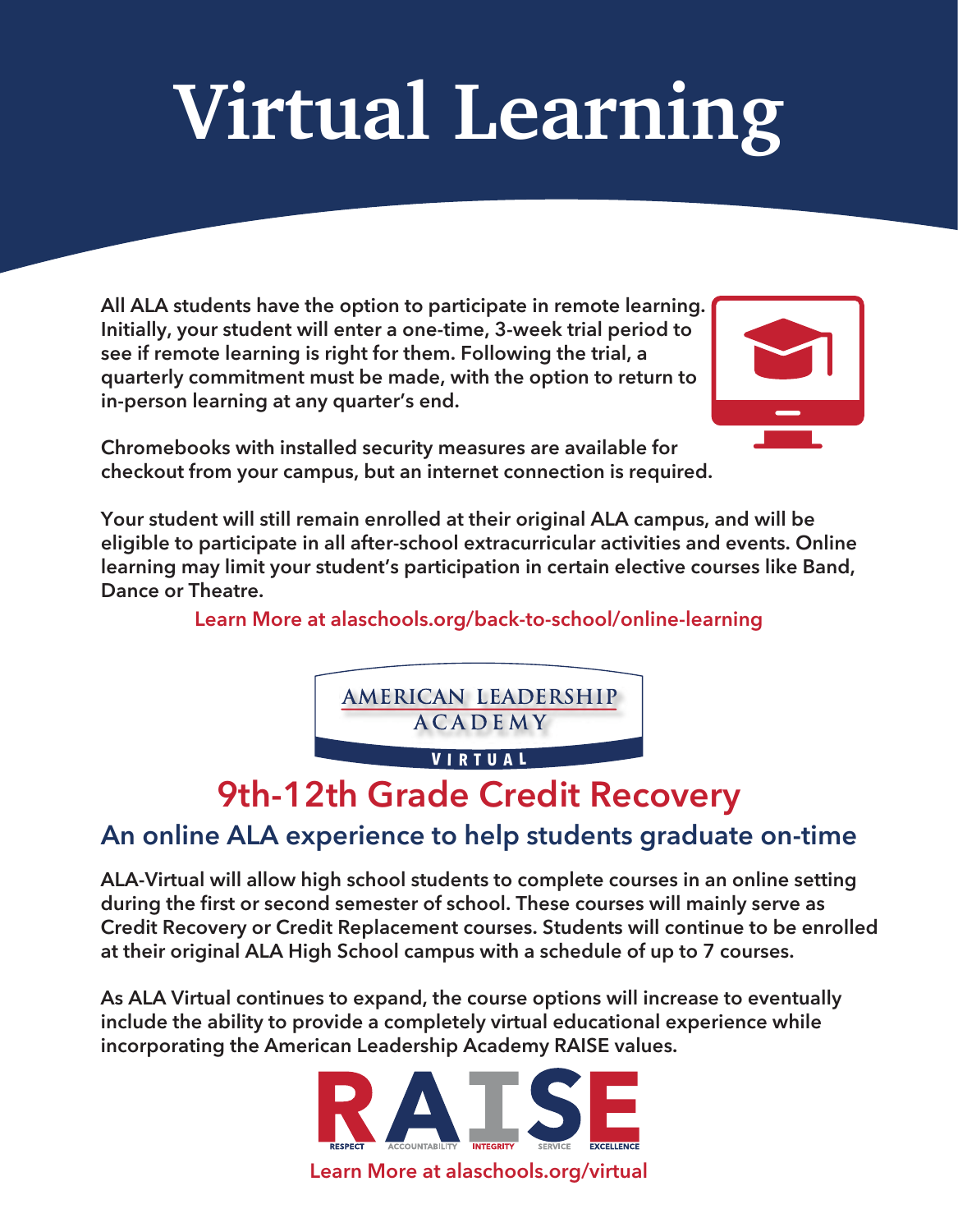# **District Calendar**

All ALA Campuses \*Subject to Change-Please check website for updates\*

### AMERICAN LEADERSHIP **ACADEMY**

2020-2021 Academic Calendar

## No School

ALA Offices Closed Early Releases

|   | <b>July 2020</b>     |            |                |                         |       |   |  |  |  |  |
|---|----------------------|------------|----------------|-------------------------|-------|---|--|--|--|--|
| S | м                    | T.         | W              | T.                      | ĨF    | S |  |  |  |  |
|   |                      |            |                | $\overline{\mathbf{2}}$ | 3     | 4 |  |  |  |  |
| 5 |                      | $6 \mid 7$ | 8 <sup>°</sup> | 9                       | 10 11 |   |  |  |  |  |
|   | 12 13 14 15 16 17 18 |            |                |                         |       |   |  |  |  |  |
|   | 19 20 21 22 23 24 25 |            |                |                         |       |   |  |  |  |  |
|   | 26 27 28 29 30       |            |                |                         | 31    |   |  |  |  |  |

New Teacher **III** Teacher<br>Development **III** Development

| October 2020 |  |     |                                                            |   |                |    |  |  |  |  |
|--------------|--|-----|------------------------------------------------------------|---|----------------|----|--|--|--|--|
| S            |  | т.  | W                                                          |   | F              | S  |  |  |  |  |
|              |  |     |                                                            | 1 | $\overline{2}$ | 3  |  |  |  |  |
| 4            |  | 567 |                                                            | 8 | 9              |    |  |  |  |  |
|              |  |     | 12 13 14 15 16 17                                          |   |                |    |  |  |  |  |
| 18           |  |     | 19 20 21 22 23                                             |   |                | 24 |  |  |  |  |
|              |  |     | $\bm{ }25\bm{ }26\bm{ }27\bm{ }28\bm{ }29\bm{ }30\bm{ }31$ |   |                |    |  |  |  |  |
|              |  |     |                                                            |   |                |    |  |  |  |  |

End of **Fall Break B** Columbus<br>Quarter 1 Break **B** Day 10/12

| January 2021    |                   |              |               |               |   |                |  |  |  |
|-----------------|-------------------|--------------|---------------|---------------|---|----------------|--|--|--|
| S               | М                 | $\mathbf{T}$ | W             | T             | F | S              |  |  |  |
|                 |                   |              |               |               |   | $\overline{2}$ |  |  |  |
| $\overline{3}$  | $\overline{4}$    |              | 5 6 7         |               | 8 | 9              |  |  |  |
|                 | 10 11 12 13 14 15 |              |               |               |   | 16             |  |  |  |
| 17              |                   |              | 8 19 20 21 22 |               |   | 23             |  |  |  |
| $\frac{24}{31}$ | 25 26 27 28 29 30 |              |               |               |   |                |  |  |  |
|                 |                   |              |               | Farly Polonco |   |                |  |  |  |

| New<br>Year's Day | Early Release-<br>Professional <b>DRAM</b><br><b>Development</b> | $\Box$ Dav |
|-------------------|------------------------------------------------------------------|------------|
|                   | <b>April 2021</b>                                                |            |

| S  | м              |                | W              |                   | F | S  |  |  |  |  |
|----|----------------|----------------|----------------|-------------------|---|----|--|--|--|--|
|    |                |                |                |                   | 2 | 3  |  |  |  |  |
| 4  | 5 <sup>1</sup> | 6 <sup>1</sup> | $\overline{7}$ | 8                 | 9 | 10 |  |  |  |  |
|    |                |                |                | 12 13 14 15 16    |   | 17 |  |  |  |  |
| 18 |                |                |                | 19 20 21 22 23    |   | 24 |  |  |  |  |
|    |                |                |                | 25 26 27 28 29 30 |   |    |  |  |  |  |

| <b>August 2020</b> |                |    |                   |             |  |   |  |  |  |
|--------------------|----------------|----|-------------------|-------------|--|---|--|--|--|
| S                  |                |    | W                 |             |  | S |  |  |  |
|                    |                |    |                   |             |  |   |  |  |  |
| $\overline{2}$     | 3 <sup>1</sup> |    | $4 \mid 5 \mid 6$ |             |  | 8 |  |  |  |
| 9                  |                |    | 10 11 12 13 14 15 |             |  |   |  |  |  |
|                    |                | 18 |                   | 19 20 21 22 |  |   |  |  |  |

| $\overline{31}$ |                            |                                    | 25 26 27 28 29        |  |
|-----------------|----------------------------|------------------------------------|-----------------------|--|
|                 | <b>First Day</b><br>School | Professional<br><b>Development</b> | <b>Early Release-</b> |  |

23 30

Г

| November 2020 |    |                      |  |                  |   |    |  |  |
|---------------|----|----------------------|--|------------------|---|----|--|--|
| S             |    |                      |  |                  | F | S  |  |  |
|               | 2  | $\mathbf{3}$         |  | 5                | 6 |    |  |  |
| 8             | 9  | 10                   |  | $\frac{1}{2}$ 13 |   | 14 |  |  |
|               |    | 15 16 17 18 19 20 21 |  |                  |   |    |  |  |
|               |    | 22 23 24 25 26 27    |  |                  |   | 28 |  |  |
|               | 30 |                      |  |                  |   |    |  |  |

| Professional<br><b>Development</b> | $\Box$ Dav | Early Release- Veteran's Thanksgiving<br>$\Box$ Break |  |
|------------------------------------|------------|-------------------------------------------------------|--|

| <b>February 2021</b> |   |                   |   |          |   |    |  |  |  |  |
|----------------------|---|-------------------|---|----------|---|----|--|--|--|--|
| S                    |   |                   |   |          | F | S  |  |  |  |  |
|                      |   | $\overline{2}$    | 3 | 4        | 5 | 6  |  |  |  |  |
| 7                    | 8 | 9                 |   | 10 11 12 |   | 13 |  |  |  |  |
| 14                   |   | 16 17 18 19 20    |   |          |   |    |  |  |  |  |
| 21                   |   | 22 23 24 25 26 27 |   |          |   |    |  |  |  |  |
| 28                   |   |                   |   |          |   |    |  |  |  |  |

Early Release-Professional Development Early Release-Student Lead Conference President's Day

| <b>May 2021</b>                                |    |    |       |             |    |    |  |  |  |
|------------------------------------------------|----|----|-------|-------------|----|----|--|--|--|
| S                                              |    |    |       |             | F  | S  |  |  |  |
|                                                |    |    |       |             |    |    |  |  |  |
| $\overline{2}$                                 | 3  | 4  | 5     | 6           |    | 8  |  |  |  |
| 9                                              | 10 | 11 | 12    | 13          | 14 | 15 |  |  |  |
| 16                                             |    | 18 | 19 20 |             |    | 22 |  |  |  |
| 23                                             | 24 |    |       | 25 26 27 28 |    | 29 |  |  |  |
| Final<br><b>Last Day</b><br>of School<br>Exams |    |    |       |             |    |    |  |  |  |

| <b>September 2020</b>                                                                                                     |    |    |                |       |          |    |
|---------------------------------------------------------------------------------------------------------------------------|----|----|----------------|-------|----------|----|
| S                                                                                                                         | м  |    | W              |       | F        | S  |
|                                                                                                                           |    | 1  | $\overline{2}$ | 3     | 4        | 5  |
| 6                                                                                                                         |    | 8  | 9              | 10    | 11       | 12 |
| 13                                                                                                                        | 14 | 15 |                | 16 17 | 18       | 19 |
| 20                                                                                                                        | 21 |    | 22 23          |       | 24 25 26 |    |
| 27 28 29 30                                                                                                               |    |    |                |       |          |    |
| Early Release-<br>Parent/Teacher<br><b>Early Releas</b><br>Labor<br>Professiona<br>Day<br><b>Conferences</b><br>Developme |    |    |                |       |          |    |

| r | <b>Early Release-</b><br>Professional<br>Development |
|---|------------------------------------------------------|
|   |                                                      |

| December 2020 |             |                  |                |                      |                |                |
|---------------|-------------|------------------|----------------|----------------------|----------------|----------------|
| S             | м           |                  | W              |                      | -F.            | $\overline{S}$ |
|               |             |                  | 2 <sup>1</sup> | $\mathbf{3}$         | $\overline{4}$ | 5              |
|               | $6 \mid 7$  | $\boldsymbol{8}$ |                | 9 10 11              |                | 12             |
|               |             |                  |                | 13 14 15 16 17       | 16             | 19             |
|               |             |                  |                | 20 21 22 23 24 25 26 |                |                |
|               | 27 28 29 30 |                  |                |                      |                |                |
|               |             |                  |                |                      |                |                |

Final End of Christmas<br>Exams Quarter 2 Break March 2021 S M T W T F S 1 2 3 4 5 6

|                      | <u>_</u> |                 |  |  |
|----------------------|----------|-----------------|--|--|
| $\overline{7}$       |          | 8 9 10 11 12 13 |  |  |
| 14 15 16 17 18 19 20 |          |                 |  |  |
| 21 22 23 24 25 26 27 |          |                 |  |  |
| 28 29 30 31          |          |                 |  |  |

End of Spring<br>Quarter 3 Break

| <b>June 2021</b> |   |             |                      |       |   |    |
|------------------|---|-------------|----------------------|-------|---|----|
| S                |   |             | W                    |       | F | S  |
|                  |   | 1           | $\overline{2}$       | 3     | 4 | 5  |
| 6                | 7 | 8           | 9                    | 10 11 |   | 12 |
|                  |   |             | 13 14 15 16 17 18    |       |   | 19 |
|                  |   |             | 20 21 22 23 24 25 26 |       |   |    |
|                  |   | 27 28 29 30 |                      |       |   |    |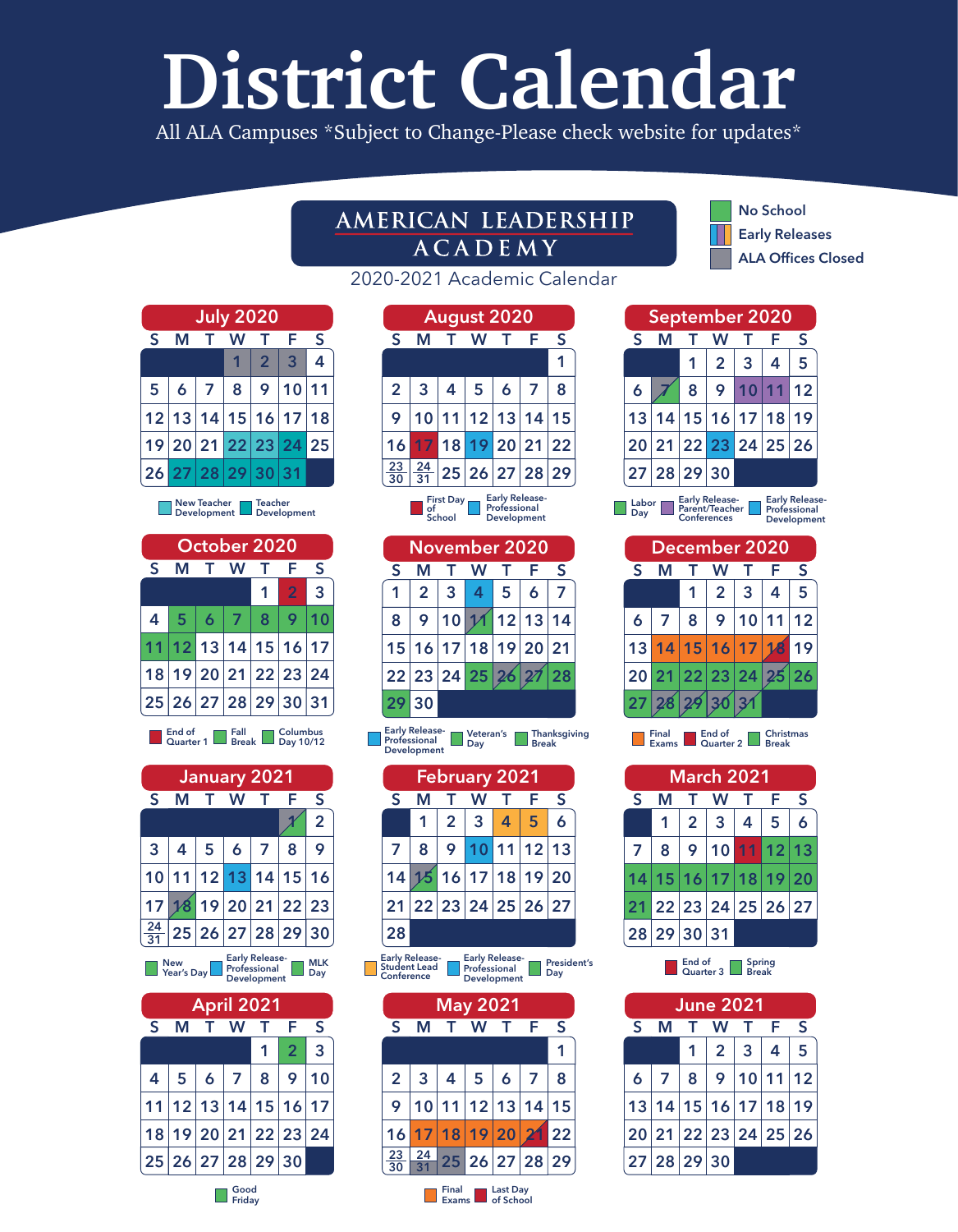# **Parent Communication**



Our ALA schools website is always being updated and allows us to better communicate all ALA news & events happening on all campuses.

#### **How to Use the Website:**

Under the **SCHOOLS** tab you will find your child's school. Within that tab will be everything related to that location, including:

- *School Calendar*
- *Lunch*
- *Curriculum*
- *Supply Lists*
- *Parent Portal*
- *Transportation*
- *Uniforms*
- *Re-enrollment*
- *Staff Info*
- *Parent & Student Handbook*



#### **[WEBSITE](alaschools.org) EMAIL NEWSLETTER**

Your school will send an email newsletter monthly or bi-monthly with an occasional reminder email. These emails contain information about events, fundraisers, and important information. *If you are not receiving these emails, please contact the front office at your school.*



#### **[FACEBOOK](https://www.facebook.com/ALASCHOOLS)**

Every ALA campus has an official facebook page (see names below). This page is used to share important announcements and school culture. Please like & follow your campus facebook page.

#### **ALA Facebook Pages:** Main Page:

[American Leadership Academy Schools](https://www.facebook.com/ALASCHOOLS/) [Gilbert North Elementary](https://www.facebook.com/ALAGILNE) [Gilbert North JH/HS](https://www.facebook.com/ALAGNHS) [Ironwood Elementary](https://www.facebook.com/ALAIWE) [Ironwood JH/HS](https://www.facebook.com/ALAIWHS) [Signal Butte Elementary](https://www.facebook.com/ALASBE) [Queen Creek Elementary](https://www.facebook.com/ALAQCE) [Queen Creek JH/HS](https://www.facebook.com/ALAQCHS) [Gilbert South Elementary](https://www.facebook.com/ALAGILSE) [Gilbert Elementary](https://www.facebook.com/ALAGILBERT) [Mesa Elementary](https://www.facebook.com/ALAMesaEl) [Anthem Elementary](https://www.facebook.com/ALAANTSOUTH) [San Tan Valley Elementary](https://www.facebook.com/ALASanTan)

### **Social Media Channels**

**Connect with Us!** Many important announcements are made via Facebook so make sure you are following your school's page. Also, we have many wonderful YouTube videos to help families learn more about ALA and share with friends!



**[American Leadership Academy](https://www.facebook.com/ALASCHOOLS/)** 



**[@alaschools](https://www.instagram.com/alaschools/)** 



**[@alaschools](https://twitter.com/alaschools)** 

**[American Leadership Academy](https://www.youtube.com/channel/UCHzuIRBLkNV0ykBFcdwC78A)**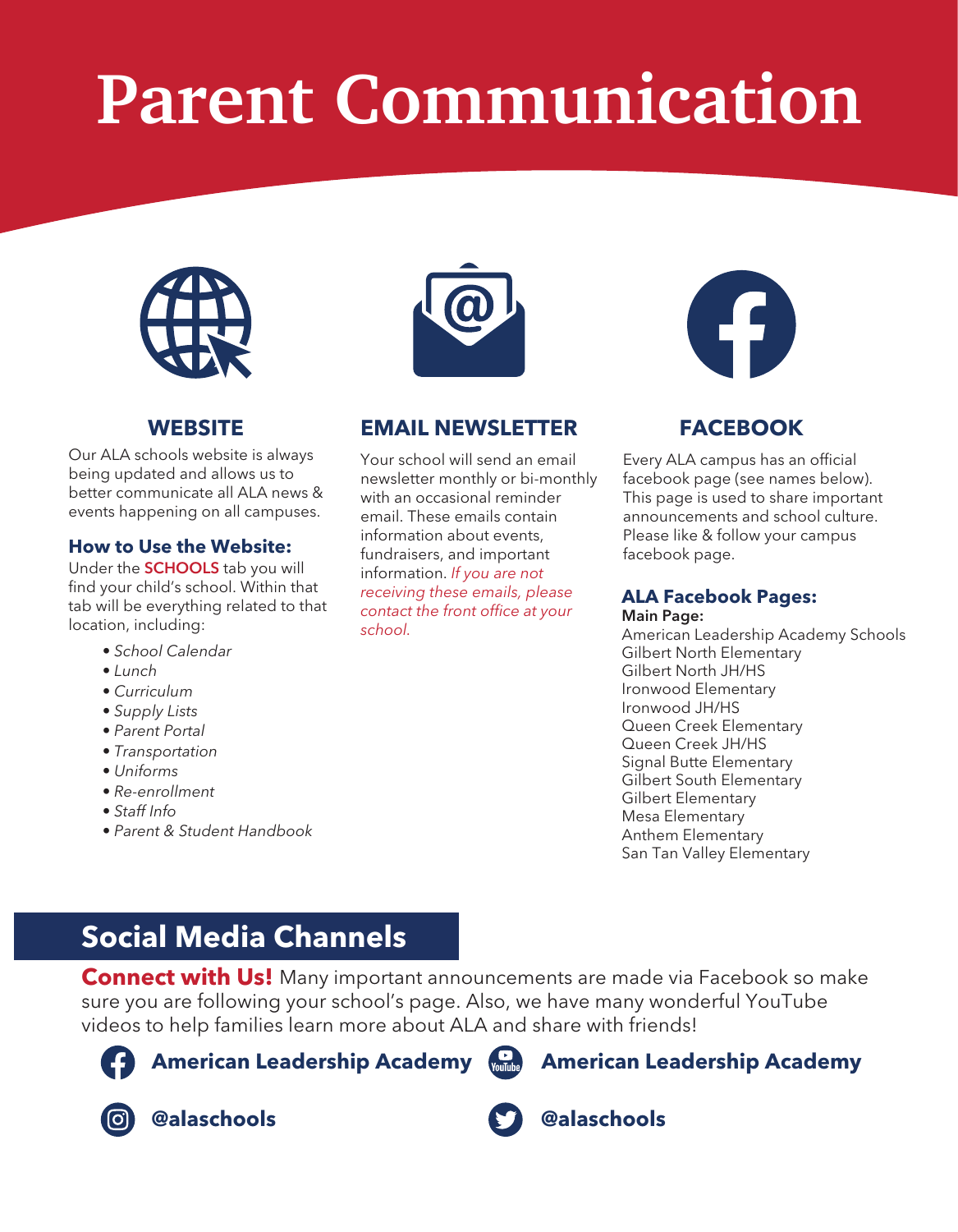

"我不要了。"

# **School Supplies**

All school supply lists are hosted on our website, below are the links to get you there a little faster!

**[ALA Anthem K-6](https://www.alaschools.org/anthem-south-k-6/parent-resources/supply-lists)**

**[ALA Gilbert K-6](https://www.alaschools.org/gilbert-k-6/parent-resources/supply-lists)**

**[ALA Gilbert North K-6](https://www.alaschools.org/gilbert-north-k-6/parent-resources/supply-lists)**

**[ALA Gilbert North 7-12](https://www.alaschools.org/gilbert-north-7-12/community-resources/supply-lists)**

**[ALA Gilbert South K-6](https://www.alaschools.org/gilbert-south-k-6/parent-resources/supply-lists)**

**[ALA Ironwood K-6](https://www.alaschools.org/ironwood-k-6/parent-resources/supply-lists)**

**[ALA Ironwood 7-12](https://www.alaschools.org/ironwood-7-12/community-resources/supply-lists)**

**[ALA Mesa K-6](https://www.alaschools.org/mesa-k-6/parent-resources/supply-lists)**

**[ALA Queen Creek K-6](https://www.alaschools.org/queen-creek-k-6/parent-resources/supply-lists)**

**[ALA Queen Creek 7-12](https://www.alaschools.org/queen-creek-7-12/community-resources/supply-lists)**

**[ALA San Tan Valley K-6](https://www.alaschools.org/san-tan-valley-k-6/parent-resources/supply-lists)**

**[ALA Signal Butte K-6](https://www.alaschools.org/signal-butte-k-6/parent-resources/supply-lists)**

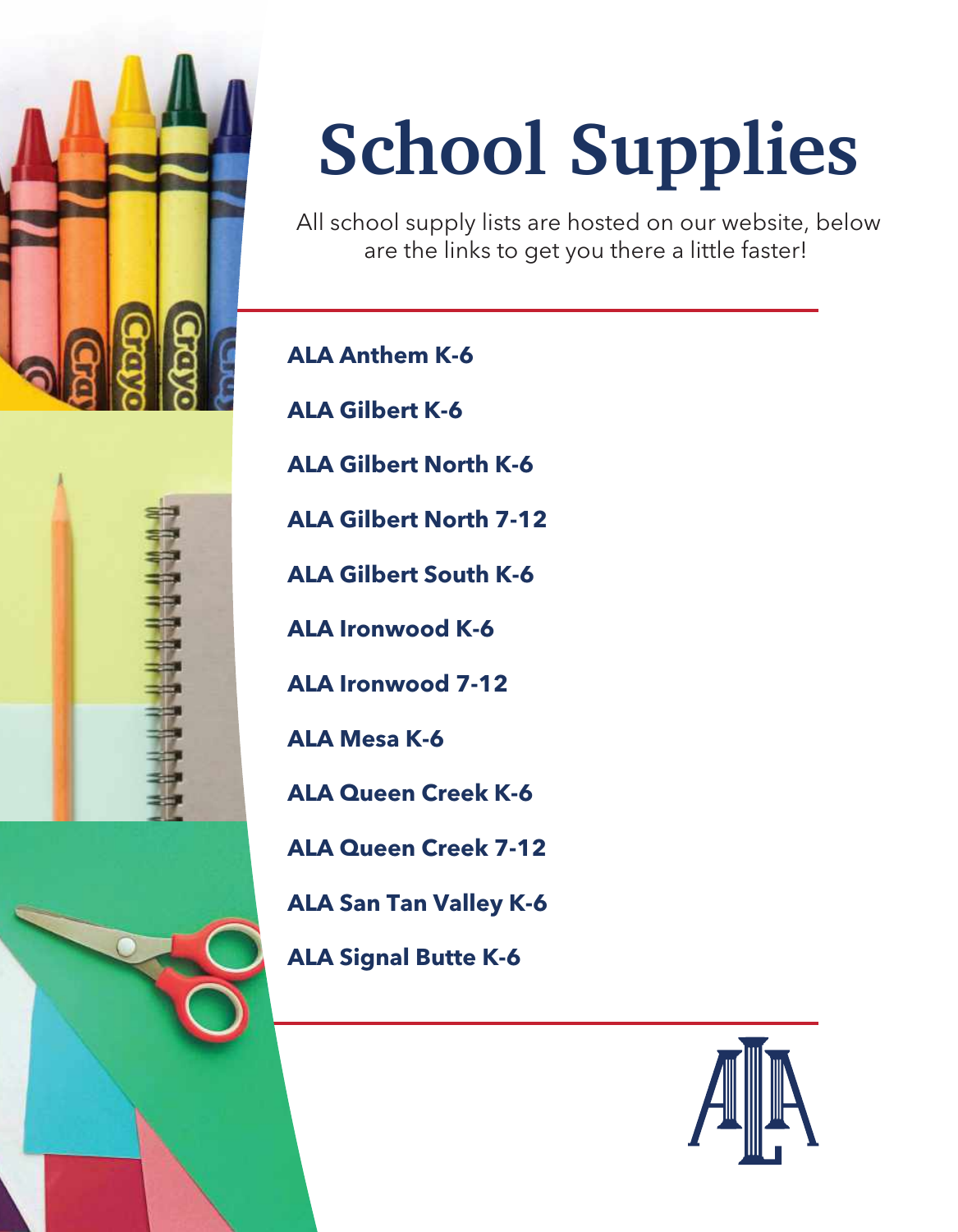# **Preschool & Pre-K**

American Leadership Academy is excited to offer our Little Leaders Preschool Program at select ALA locations. The program acts as a launchpad, providing your child with their first school experience that will set the tone for the rest of their academic career. Come tour one of our preschool classes today!

### **AGES**

Little Leaders Pre-K welcomes potty-trained students ages 3-5.

- Students may be enrolled any time after their third birthday, based on availability.
- Students must turn 4 before August 31st to enroll in the Kindergarten prep class.

*\*Exceptions will be made for students if they pass a Kindergarten Prep Readiness Assessment. No students with birthdays after December 1st will be enrolled in the 4-year-old class.* 

### **Pricing**

| <b>Half Day</b><br><b>Options</b>   | <b>Days</b>   | <b>Times</b> | <b>Price</b> |  |  |  |  |
|-------------------------------------|---------------|--------------|--------------|--|--|--|--|
| All students must be of age by 8/31 |               |              |              |  |  |  |  |
| <b>AM</b>                           | T/TH          | 8:00-11:00am | \$155.00     |  |  |  |  |
| <b>AM</b>                           | <b>MWF</b>    | 8:00-11:00am | \$235.00     |  |  |  |  |
| <b>PM</b>                           | T/TH          | 11:45-2:45pm | \$155.00     |  |  |  |  |
| <b>PM</b>                           | <b>MWF</b>    | 11:45-2:45pm | \$235.00     |  |  |  |  |
| <b>Full Day Option</b>              | <b>Days</b>   | Times        | <b>Price</b> |  |  |  |  |
| Full                                | <b>MTWTHF</b> | 8:00-2:45pm  | \$595.00     |  |  |  |  |

### **Locations**

 $4$ 

ALA-Gilbert South 1750 E. Riggs Rd. Gilbert, AZ 85298 (480) 344-9894

ALA-Signal Butte 22512 S. Signal Butte Rd. Queen Creek, AZ 85142 (480) 344-9893

ALA-Anthem 4380 N. Hunt Highway Florence, AZ 85132 (480) 344-9800

ALA-Mesa 4507 S. Mountain Rd. Mesa, AZ 85212 (480) 420-2110



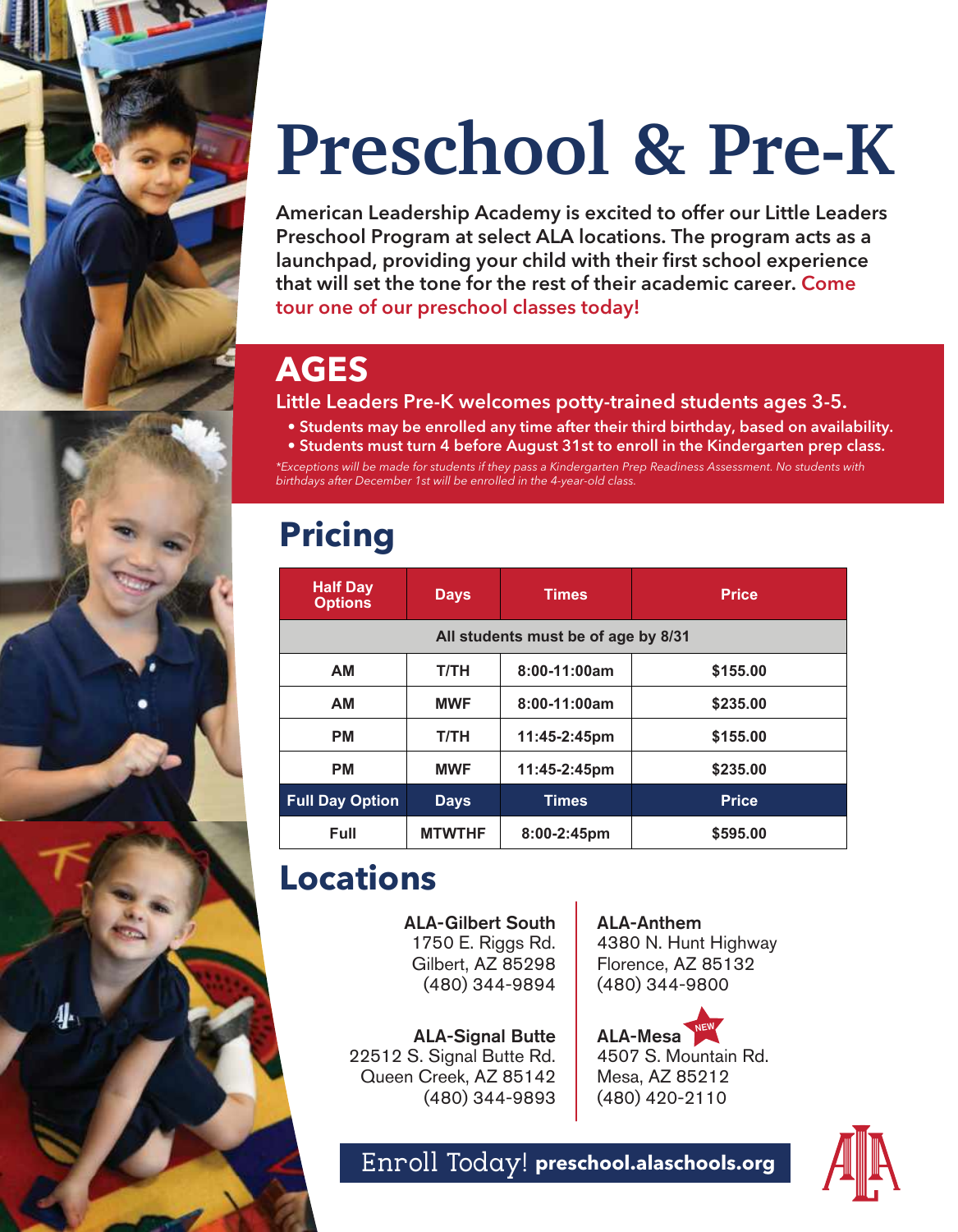# **Locations**

### **Did you know we have 9 ALA locations?**

There may be a campus closer to you! See the map below to see where we are located all across the East Valley



### **Do you love ALA?**

 **Refer a friend to tour & when they enroll receive a free uniform shirt!** 

**480-420-2107**